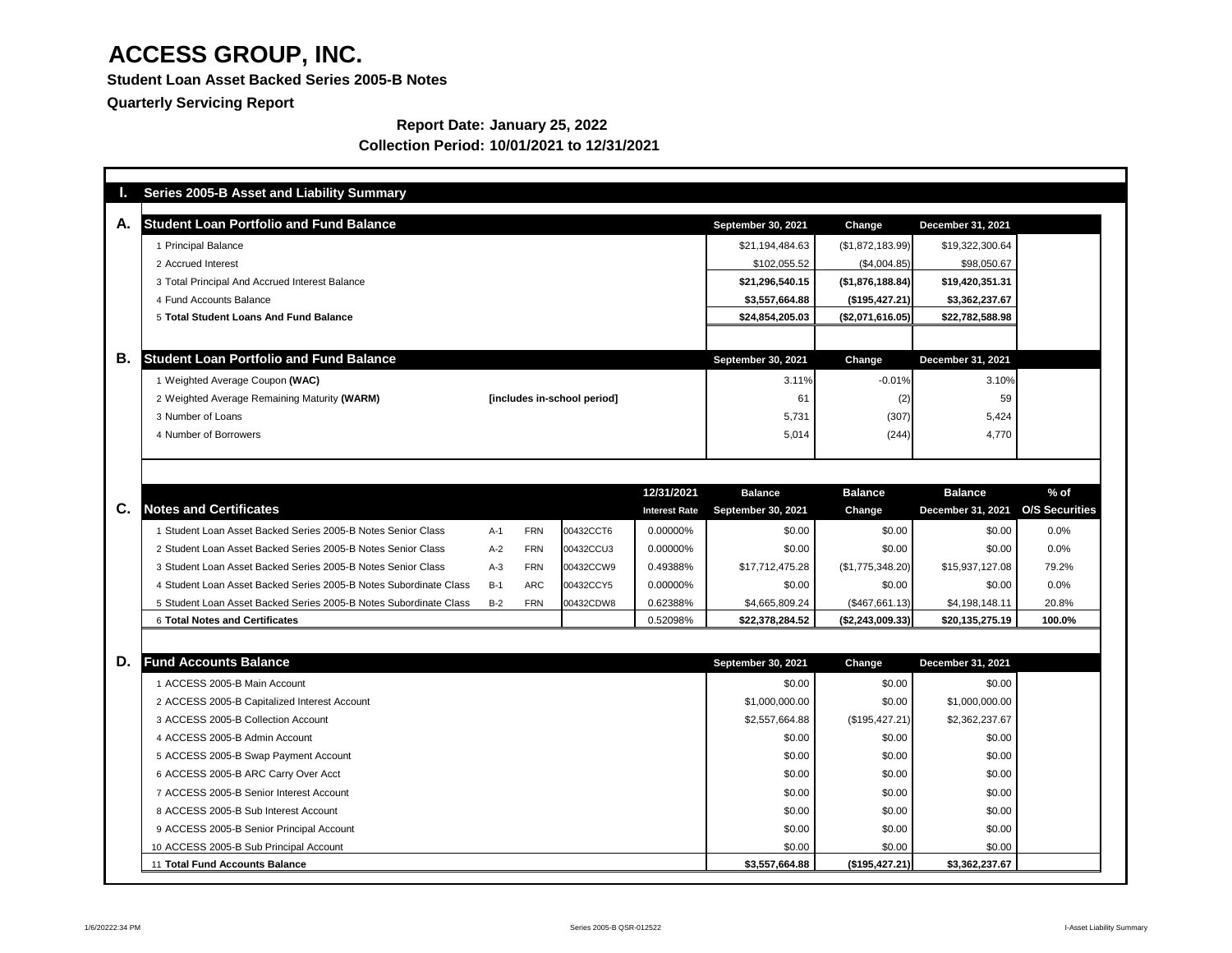**Student Loan Asset Backed Series 2005-B Notes**

**Quarterly Servicing Report**

### **Report Date: January 25, 2022 Collection Period: 10/01/2021 to 12/31/2021**

|    |                | II. Series 2005-B Transactions and Accruals     |               |                          |
|----|----------------|-------------------------------------------------|---------------|--------------------------|
| А. |                | <b>Student Loan Cash Principal Activity</b>     |               | <b>December 31, 2021</b> |
|    |                | <b>Borrower Payments - Total</b>                |               | (\$1,852,641.79)         |
|    | 2              | <b>Claim Payments</b>                           |               | \$0.00                   |
|    | 3              | Refunds                                         |               | \$0.00                   |
|    | 4              | Reversals                                       |               | \$0.00                   |
|    |                | 5a New Acquisitions - Principal                 | \$0.00        |                          |
|    |                | 5b Cancellations - Principal                    | \$0.00        |                          |
|    |                | 5c New Acquisitions - Sale Transfers            | \$0.00        |                          |
|    |                | 5d New Acquisitions - Repurchases               | \$0.00        |                          |
|    | 5              | New Acquisitions - Total                        |               | \$0.00                   |
|    | 6              | <b>Total Cash Principal Activity</b>            |               | (\$1,852,641.79)         |
| В. |                | <b>Student Loan Non-Cash Principal Activity</b> |               |                          |
|    | 1              | Capitalized Interest                            |               | \$4,469.08               |
|    | $\overline{2}$ | New Acquisitions/Cancellations - Fees           |               | \$0.00                   |
|    | 3              | <b>Capitalized Guarantee Fees</b>               |               | \$0.00                   |
|    |                | 4a Small Balance and Other Adjustments          | (\$1,416.53)  |                          |
|    |                | 4b Adjustments - Write-offs                     | (\$22,594.75) |                          |
|    | 4              | <b>Total Adjustments</b>                        |               | (\$24,011.28)            |
|    | 5              | <b>Total Non-Cash Principal Activity</b>        |               | (\$19,542.20)            |
| C. |                | <b>Total Student Loan Principal Activity</b>    |               | (\$1,872,183.99)         |
| D. |                | <b>Student Loan Interest Activity</b>           |               |                          |
|    |                | <b>Borrower Payments - Total</b>                |               | (\$172,831.18)           |
|    | 2              | <b>Claim Payments</b>                           |               | \$0.00                   |
|    |                | 3a New Acquisitions - Sale Transfers            | \$0.00        |                          |
|    |                | 3b New Acquisitions - Repurchases               | \$0.00        |                          |
|    | 3              | <b>New Acquisitions</b>                         |               | \$0.00                   |
|    | 4              | <b>Other Adjustments</b>                        |               | \$0.00                   |
|    | 5              | <b>Total Interest Collections</b>               |               | (\$172,831.18)           |
| Е. |                | <b>Student Loan Non-Cash Interest Activity</b>  |               |                          |
|    | 1              | <b>Borrower Accruals</b>                        |               | \$169,858.40             |
|    | 2              | Capitalized Interest                            |               | (\$4,469.08)             |
|    |                | 3a Small Balance and Other Adjustments          | \$1,056.68    |                          |
|    |                | 3b Adjustments - Write-offs                     | (\$154.03)    |                          |
|    | 3              | <b>Total Adjustments</b>                        |               | \$902.65                 |
|    | 4              | Fee Accruals                                    |               | \$2,534.36               |
|    | 5              | <b>Total Non-Cash Interest Adjustments</b>      |               | \$168,826.33             |
| F. |                | <b>Total Student Loan Interest Activity</b>     |               | (\$4,004.85)             |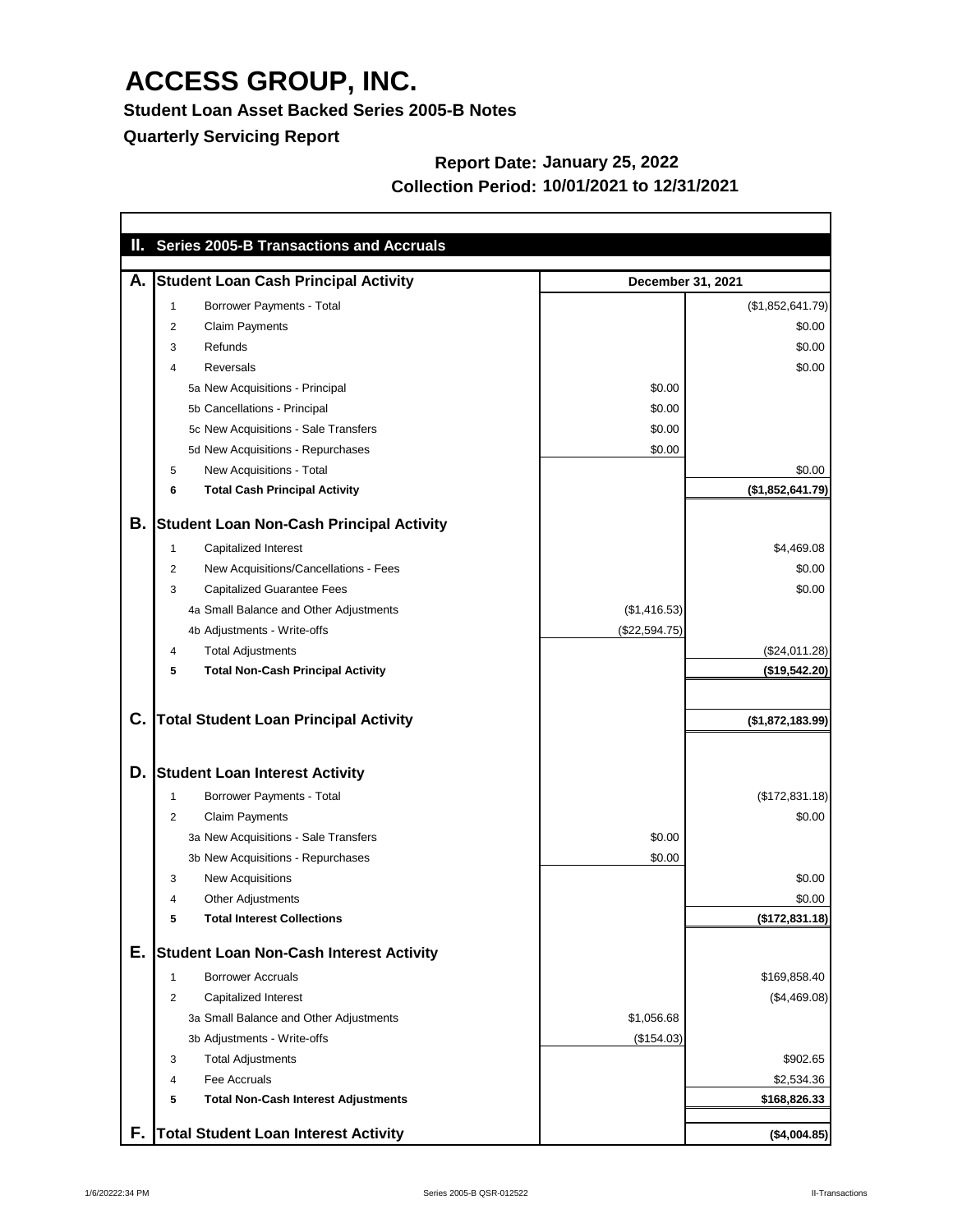**Student Loan Asset Backed Series 2005-B Notes**

**Quarterly Servicing Report**

### **Collection Period: 10/01/2021 to 12/31/2021**

### **Report Date: January 25, 2022**

| <b>Collection Fund</b>                                                                                        | <b>December 31, 2021</b> |                                   |                                       |
|---------------------------------------------------------------------------------------------------------------|--------------------------|-----------------------------------|---------------------------------------|
| <b>Beginning Balance</b>                                                                                      | \$2,328,948.83           |                                   |                                       |
| <b>Transfers to Other Funds</b>                                                                               | (\$2,328,948.83)         |                                   |                                       |
| 1a Amount received in the collection account related to the collection period                                 | \$2,036,431.88           |                                   |                                       |
| 1b Earnings                                                                                                   | \$36.10                  |                                   |                                       |
| 1c Recoveries                                                                                                 | \$108,012.55             |                                   |                                       |
| 2 Amount received from Swap counterparty with respect to the related interest period                          | \$0.00                   |                                   |                                       |
| 3 Misc. Payments Received/Due                                                                                 | \$0.00                   |                                   |                                       |
| 4 Only on capitalized released date amount remaining in the capitalized interest account in excess            | \$0.00                   |                                   |                                       |
| 5 Amount in the capitalized interest account after application of funds in the collection account             | \$0.00                   |                                   |                                       |
| 6 Amount in received in the collection account after last date of related collection period                   | \$0.00                   |                                   |                                       |
| <b>Ending Balance</b>                                                                                         | \$2,144,480.53           |                                   |                                       |
|                                                                                                               |                          |                                   |                                       |
| <b>Required Payments Under Waterfall</b>                                                                      | <b>Payment</b>           | <b>Distribute from Collection</b> | <b>Transfer from Capitalized Fund</b> |
| 1a Administrative Allowance                                                                                   | \$51,397.64              | \$51,397.64                       | \$0.00                                |
| 1b Administration and Trustee Fees                                                                            | \$12,500.00              | \$12,500.00                       | \$0.00                                |
| 2 Swap Payments                                                                                               | \$0.00                   | \$0.00                            | \$0.00                                |
| 3a Payment of Interest Distribution Amount on Senior Notes; Class A-1                                         | \$0.00                   | \$0.00                            | \$0.00                                |
| 3b Payment of Interest Distribution Amount on Senior Notes; Class A-2                                         | \$0.00                   | \$0.00                            | \$0.00                                |
| 3c Payment of Interest Distribution Amount on Senior Notes; Class A-3                                         | \$20,114.85              | \$20,114.85                       | \$0.00                                |
| 4a Payment of the Senior Note, Class A-1 Principal on the final Maturity Date set forth                       | \$0.00                   | \$0.00                            | \$0.00                                |
| 4b Payment of the Senior Note, Class A-2 Principal on the final Maturity Date set forth                       | \$0.00                   | \$0.00                            | \$0.00                                |
| 4c Payment of the Senior Note, Class A-3 Principal on the final Maturity Date set forth                       | \$0.00                   | \$0.00                            | \$0.00                                |
| 5 Payment of Interest Distribution Amount on Subordinate Notes Class B-2                                      | \$6,693.36               | \$6,693.36                        | \$0.00                                |
| 6 Payment of Principal Distribution Amount on Senior notes (if interest trigger)                              | \$0.00                   | \$0.00                            | \$0.00                                |
| 7 Payment of the Subordinate Note, Class B-2 Principal on the final Maturity date set forth                   | \$0.00                   | \$0.00                            | \$0.00                                |
| 8 Payment to the Capitalized Interest account to increase the balance thereof set forth                       | \$0.00                   | \$0.00                            | \$0.00                                |
| 9 Payment of principal with respect to the notes (Allocation of Principal Payments)                           | \$2,053,774.68           | \$2,053,774.68                    | \$0.00                                |
| 10 Payment of swap with respect to the notes (Swap Termination Payment)                                       | \$0.00                   | \$0.00                            | \$0.00                                |
| 11 Payment to Access Group equal to the aggregate amount by which admin allowance for prior month was reduced | \$0.00                   | \$0.00                            | \$0.00                                |
|                                                                                                               |                          |                                   |                                       |
| 12 Only on or after the Capitalized interest release date, any remainder to Access Group.                     | \$0.00                   | \$0.00                            | \$0.00                                |

٦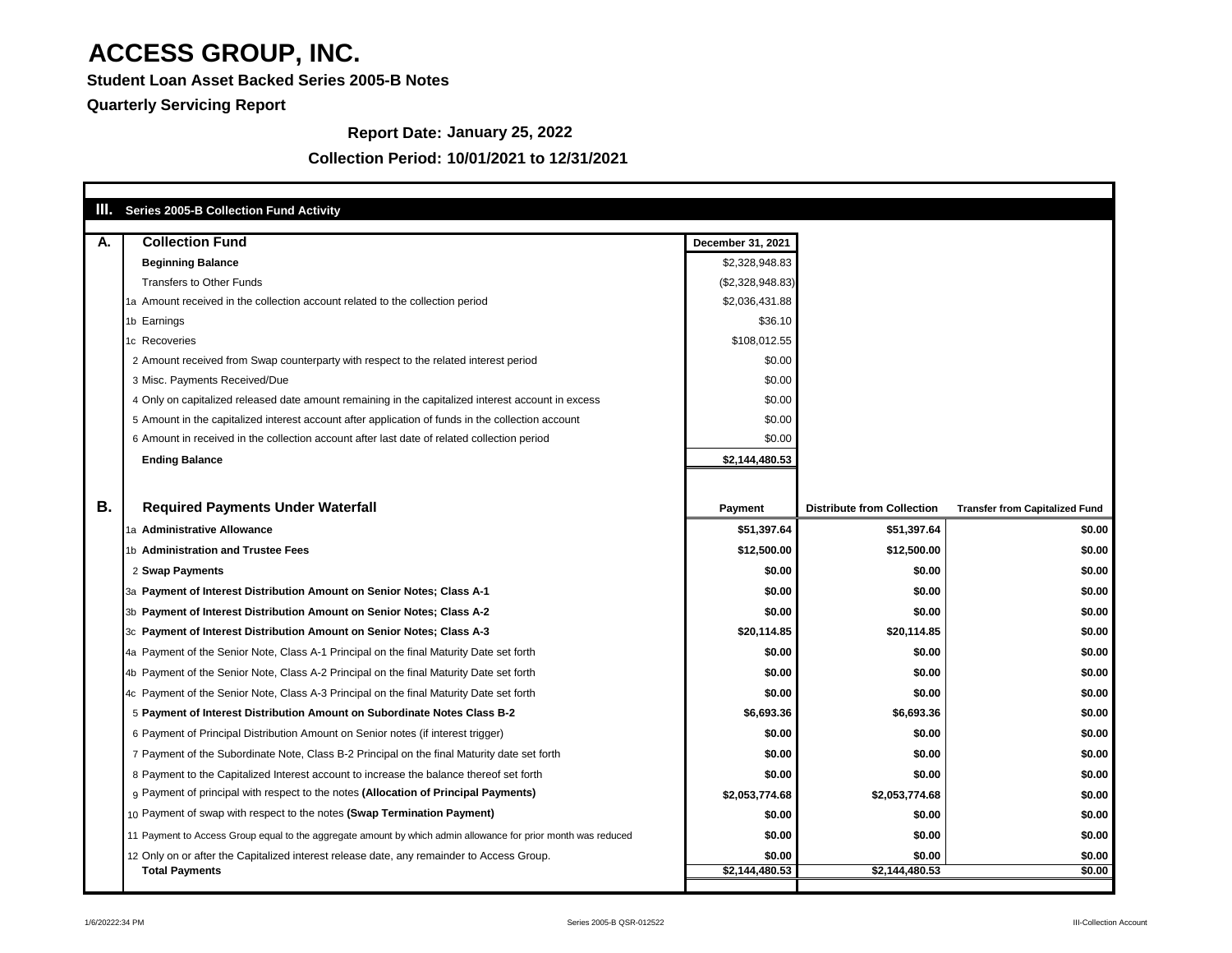**Student Loan Asset Backed Series 2005-B Notes**

### **Quarterly Servicing Report**

## **Report Date: January 25, 2022 Collection Period: 10/01/2021 to 12/31/2021**

|    |               | <b>IV.</b> Series 2005-B Notes Waterfall for Distributions                                                            |                |                      |                     |
|----|---------------|-----------------------------------------------------------------------------------------------------------------------|----------------|----------------------|---------------------|
|    |               |                                                                                                                       |                | Remaining            | <b>CAPI Account</b> |
|    |               |                                                                                                                       |                | <b>Funds Balance</b> | <b>Balance Uses</b> |
| Α. |               | Total Available Funds (Collection Fund Account)                                                                       | \$2,144,480.53 | \$2,144,480.53       |                     |
| В. | <b>First</b>  | <b>Administrative Allowance</b>                                                                                       | \$63,897.64    | \$2,080,582.89       | \$0.00              |
|    | Second        | <b>Swap Payments</b>                                                                                                  | \$0.00         | \$2,080,582.89       | \$0.00              |
| C. | <b>Third</b>  | <b>Payment of Interest Distribution Amount on Senior Notes or Senior Obligations:</b>                                 |                |                      |                     |
|    |               | (a) Student Loan Asset-Backed Notes, Senior Series 2005-B Class A-1 [FRN]                                             | \$0.00         | \$2,080,582.89       | \$0.00              |
|    |               | (b) Student Loan Asset-Backed Notes, Senior Series 2005-B Class A-2 [FRN]                                             | \$0.00         | \$2,080,582.89       | \$0.00              |
|    |               | (c) Student Loan Asset-Backed Notes, Senior Series 2005-B Class A-3 [FRN]                                             | \$20,114.85    | \$2,060,468.04       | \$0.00              |
|    |               | (d) Total Interest Distribution on Senior Notes or Obligations:                                                       | \$20,114.85    |                      |                     |
| D. | Fourth        | Payment of Principal Distribution Amount on Senior Notes or Senior Obligations:                                       |                |                      |                     |
|    |               | (a) Student Loan Asset-Backed Notes, Senior Series 2005-B Class A-1 [FRN]                                             | \$0.00         | \$2,060,468.04       | \$0.00              |
|    |               | (b) Student Loan Asset-Backed Notes, Senior Series 2005-B Class A-2 [FRN]                                             | \$0.00         | \$2,060,468.04       | \$0.00              |
|    |               | (c) Student Loan Asset-Backed Notes, Senior Series 2005-B Class A-3 [FRN]                                             | \$0.00         | \$2,060,468.04       | \$0.00              |
|    |               | (d) Total Principal Distribution on Senior Notes or Obligations:                                                      | \$0.00         |                      |                     |
| Е. | <b>Fifth</b>  | Payment of Interest Distribution Amount on Subordinate Notes Class B                                                  | \$6,693.36     | \$2,053,774.68       | \$0.00              |
| F. | <b>Sixth</b>  | Payment of Principal Distribution Amount on Senior notes (if interest trigger)                                        | \$0.00         | \$2,053,774.68       | \$0.00              |
| G. | Seventh       | Payment to the Subordinate Class B Note Principal account on the final Maturity date set forth                        | \$0.00         | \$2,053,774.68       | \$0.00              |
| Η. | <b>Eighth</b> | Payment to the Capitalized Interest account to increase the balance thereof set forth                                 | \$0.00         | \$2,053,774.68       | \$0.00              |
|    | Ninth         | <b>Payment of principal with respect to the notes (Allocation of Principal Payments)</b>                              |                |                      |                     |
|    |               | (a) Student Loan Asset-Backed Notes, Senior Series 2005-B Class A-1 [FRN]                                             | \$0.00         | \$2,053,774.68       | \$0.00              |
|    |               | (b) Student Loan Asset-Backed Notes, Senior Series 2005-B Class A-2 [FRN]                                             | \$0.00         | \$2,053,774.68       | \$0.00              |
|    |               | (c) Student Loan Asset-Backed Notes, Senior Series 2005-B Class A-3 [FRN]                                             | \$1,625,568.45 | \$428,206.23         | \$0.00              |
|    |               | (d) Student Loan Asset-Backed Notes, Subordinate Series 2005-B Class B-2 [FRN]                                        | \$428,206.23   | \$0.00               | \$0.00              |
|    |               | (e) Total Principal Distribution on Notes or Obligations:                                                             | \$2,053,774.68 |                      |                     |
| J. | Tenth         | Payment of swap with respect to the notes (Swap Termination Payment)                                                  | \$0.00         | \$0.00               | \$0.00              |
| Κ. |               | Eleventh   Payment to Access Group equal to the aggregate amount by which admin allowance for prior month was reduced | \$0.00         | \$0.00               | \$0.00              |
| L. | Twelfth       | Only on or after the Capitalized interest release date, any remainder to Access Group.                                | \$0.00         | \$0.00               | \$0.00              |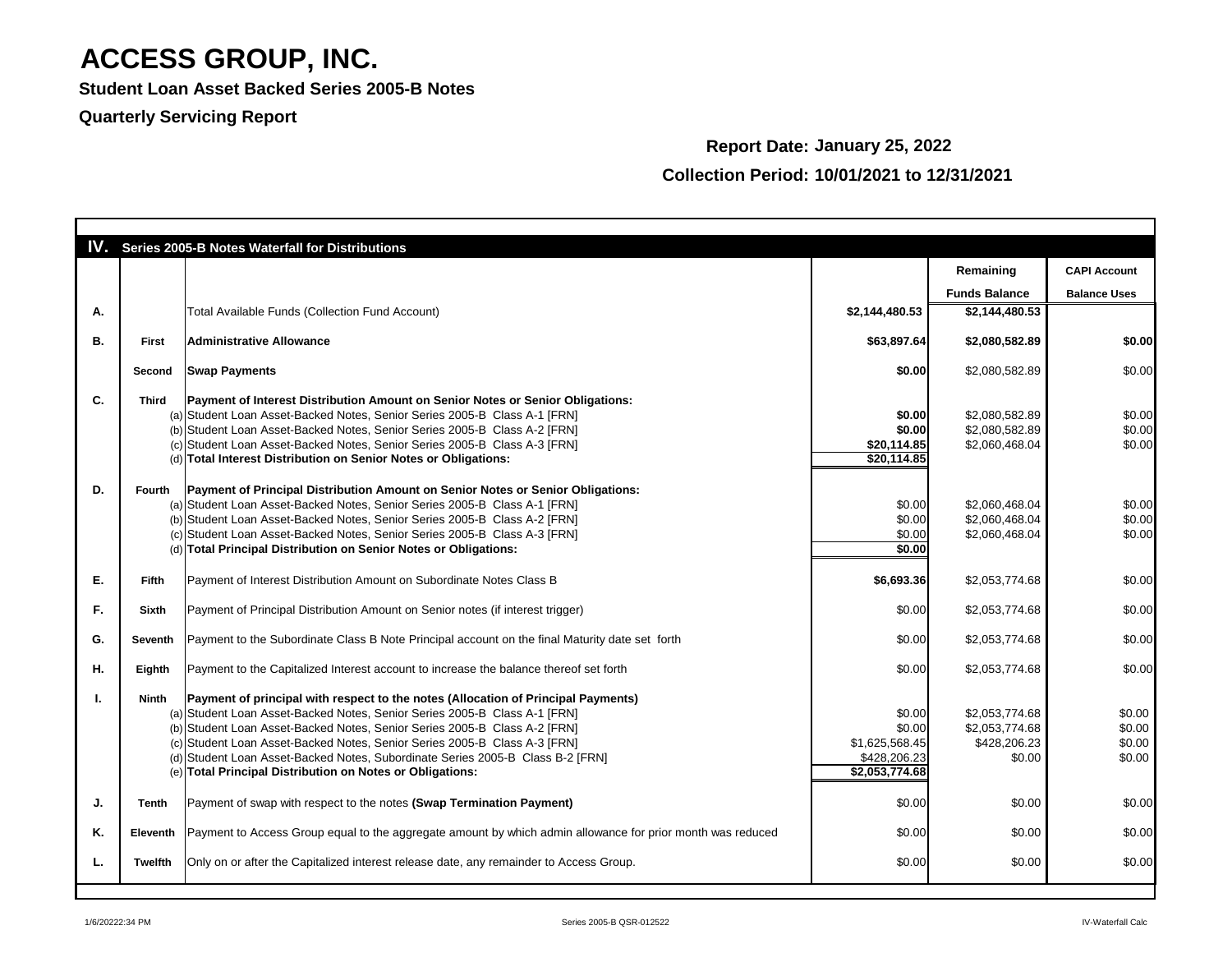### **Student Loan Asset Backed Series 2005-B Notes**

**Quarterly Servicing Report**

#### **Report Date: January 25, 2022**

### **Collection Period: 10/01/2021 to 12/31/2021**

|           | <b>Series 2005-B Senior and Total Asset Percentages</b>                                                  |                          |
|-----------|----------------------------------------------------------------------------------------------------------|--------------------------|
|           |                                                                                                          | <b>December 31, 2021</b> |
| А.        | <b>Senior Asset Percentage</b>                                                                           |                          |
|           | 1 Student Loan Portfolio Balance                                                                         | \$19,420,351.31          |
|           | 2 Capitalized Interest and Principal Fund Balances                                                       | \$1,000,004.25           |
|           | 3 Senior Notes Outstanding (a)                                                                           | \$14,311,558.63          |
|           | <b>Senior Asset Percentage</b>                                                                           | 142.68%                  |
| <b>B.</b> | <b>Total Asset Percentage</b>                                                                            |                          |
|           | 1 Student Loan Portfolio Balance                                                                         | \$19,420,351.31          |
|           | 2 Capitalized Interest and Principal Fund Balances                                                       | \$1,000,004.25           |
|           | 3 All Notes Outstanding (a)                                                                              | \$18,081,500.51          |
|           | <b>Total Asset Percentage</b>                                                                            | 112.94%                  |
|           | (a) Notes Outstanding balances are as of the distribution date and not the end of period collection date |                          |

٦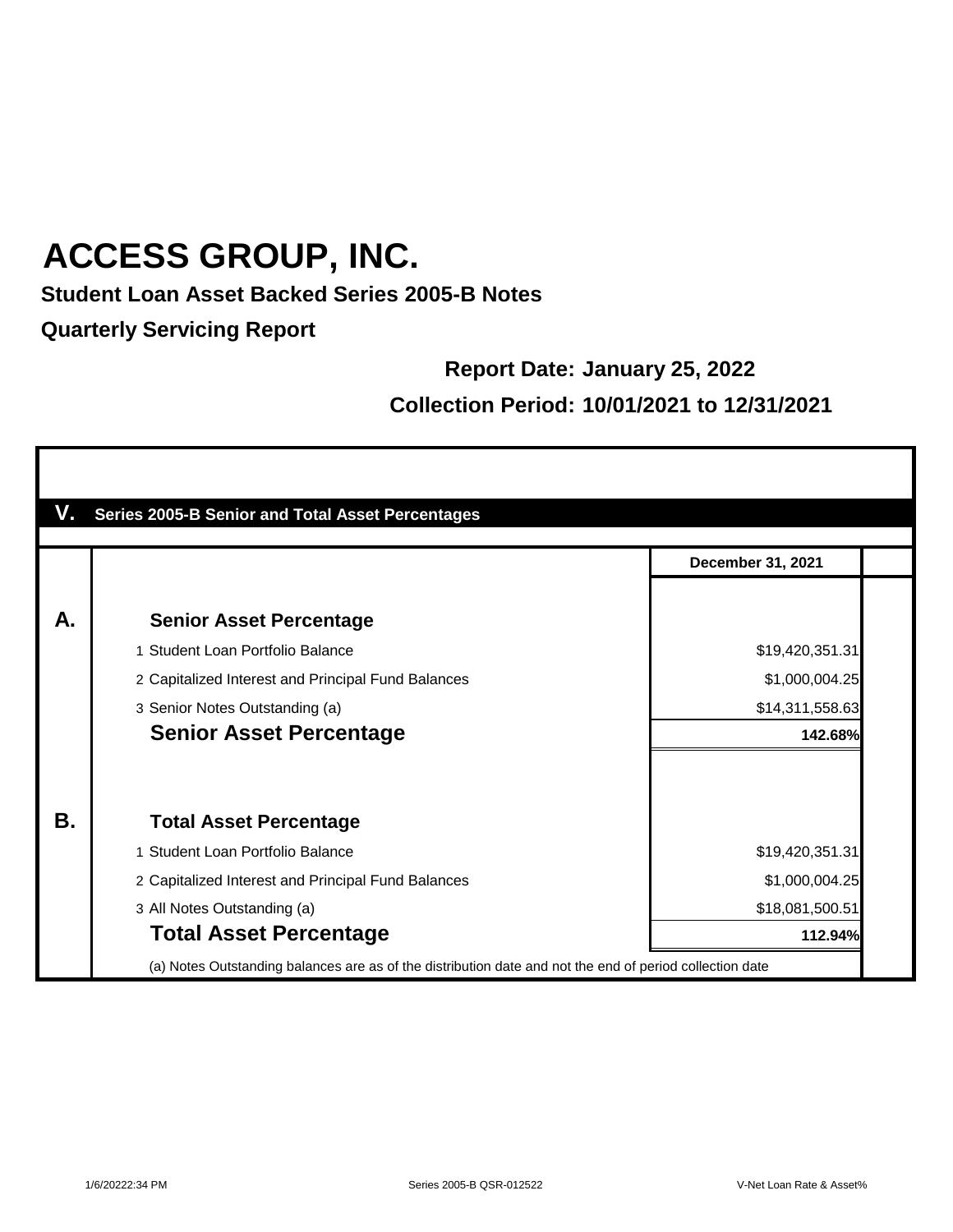**Student Loan Asset Backed Series 2005-B Notes**

**Quarterly Servicing Report**

#### **Report Date: January 25, 2022**

**Collection Period: 10/01/2021 to 12/31/2021**

|           | <b>Series 2005-B Portfolio Characteristics</b> |                |                 |                  |
|-----------|------------------------------------------------|----------------|-----------------|------------------|
|           |                                                | <b>Number</b>  | <b>Dollar</b>   | $%$ of           |
|           |                                                | of Loans       | <b>Amount</b>   | <b>Portfolio</b> |
| A.        | <b>Loan Type Distribution:</b>                 |                |                 |                  |
|           | 1 Private Loans                                | 5,424          | \$19,322,300.64 | 100.00%          |
|           | 2 Total By Loan Type Distribution (a)          | 5,424          | \$19,322,300.64 | 100.00%          |
|           |                                                |                |                 |                  |
| <b>B.</b> | <b>Borrower Status Distribution:</b>           |                |                 |                  |
|           | 1 In-School                                    | $\overline{4}$ | \$21,647.00     | 0.11%            |
|           | 2 Grace                                        | $\Omega$       | \$0.00          | 0.00%            |
|           | 3 Deferment                                    | $\overline{0}$ | \$0.00          | 0.00%            |
|           | 4 Forbearance                                  | 15             | \$90,664.29     | 0.47%            |
|           | 5 Repayment                                    | 5,403          | \$19,200,622.17 | 99.37%           |
|           | 6 Interim Charge-Offs                          | $\overline{2}$ | \$9,367.18      | 0.05%            |
|           | 7 Total By Borrower Status Distribution        | 5,424          | \$19,322,300.64 | 100.00%          |
| C.        | <b>School Type Distribution:</b>               |                |                 |                  |
|           | 1 Graduate                                     | 5,407          | \$19,177,915.87 | 99.25%           |
|           | 2 Undergraduate                                | 17             | \$144,384.77    | 0.75%            |
|           | 3 Total By Loan Type Distribution              | 5,424          | \$19,322,300.64 | 100.00%          |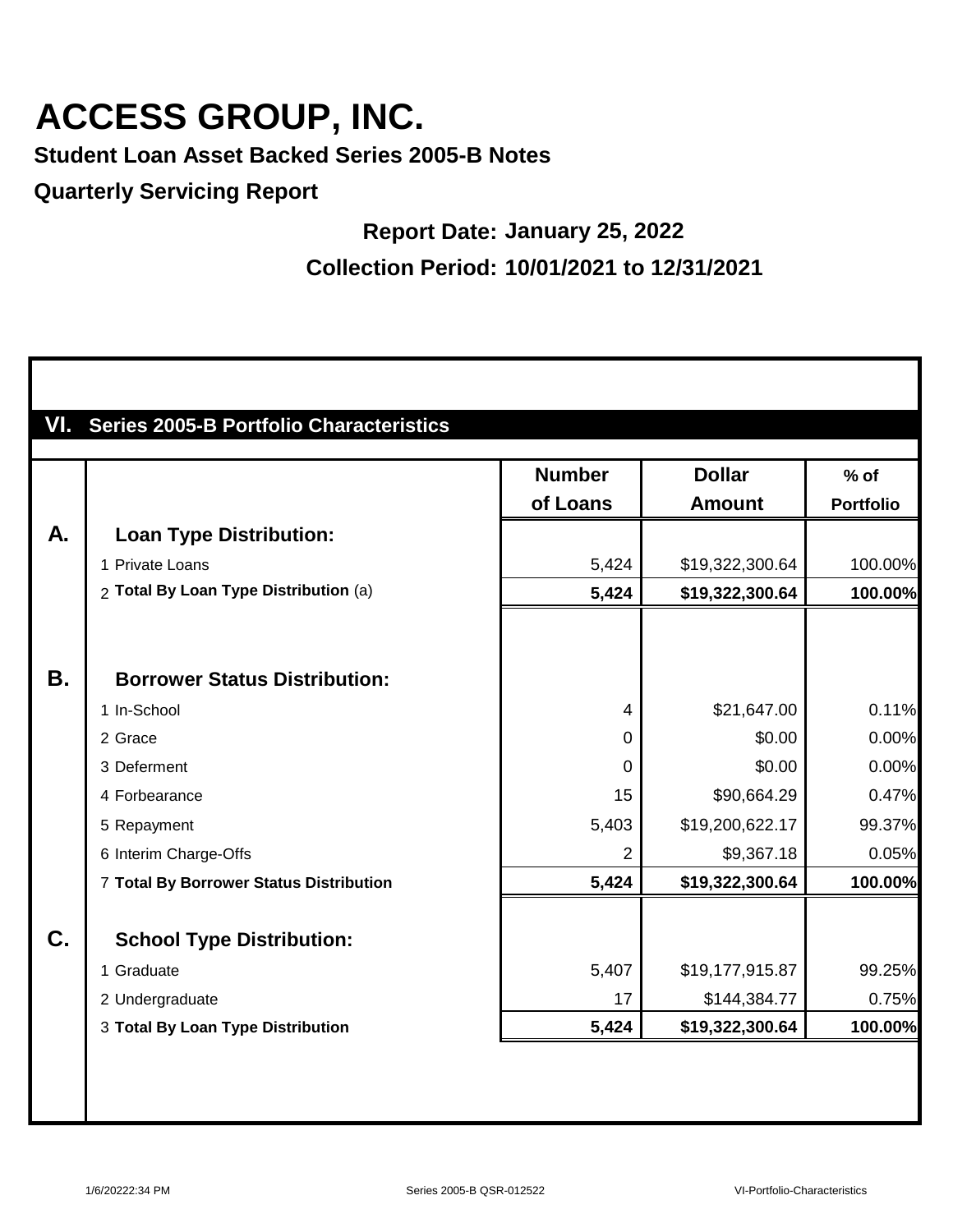**Student Loan Asset Backed Series 2005-B Notes**

**Quarterly Servicing Report**

**Report Date:**

**January 25, 2022**

**Collection Period: 10/01/2021 to 12/31/2021**

|           | VII. Series 2005-B Notes                           | <b>Portfolio Status By Loan Type</b> |                              |                |  |  |
|-----------|----------------------------------------------------|--------------------------------------|------------------------------|----------------|--|--|
|           | <b>Status</b>                                      | # of Loans                           | Amount (\$)                  | Percentage (%) |  |  |
|           | <b>INTERIM:</b>                                    |                                      | <b>Includes Accrued Int.</b> |                |  |  |
| Α.        | In-School                                          |                                      |                              |                |  |  |
|           | Current                                            | 4                                    | \$43,643.13                  | 0.22%          |  |  |
| <b>B.</b> | Grace                                              |                                      |                              |                |  |  |
|           | Current                                            | 0                                    | \$0.00                       | 0.00%          |  |  |
| C.        | <b>TOTAL INTERIM</b>                               | 4                                    | \$43,643.13                  | 0.22%          |  |  |
| D.        | <b>REPAYMENT:</b>                                  |                                      |                              |                |  |  |
|           | <b>Active</b>                                      |                                      |                              |                |  |  |
|           | Current                                            | 4,967                                | \$17,412,815.03              | 89.66%         |  |  |
|           | 1-29 Days Delinquent                               | 306                                  | \$1,184,114.09               | 6.10%          |  |  |
|           | 30-59 Days Delinquent                              | 62                                   | \$270,100.48                 | 1.39%          |  |  |
|           | 60-89 Days Delinquent                              | 24                                   | \$108,834.89                 | 0.56%          |  |  |
|           | 90-119 Days Delinquent                             | 9                                    | \$45,657.52                  | 0.24%          |  |  |
|           | 120-149 Days Delinquent<br>150-179 Days Delinquent | 14                                   | \$91,791.09                  | 0.47%          |  |  |
|           | > 180 Days Delinquent                              | 21<br>0                              | \$150,154.10<br>\$0.00       | 0.77%<br>0.00% |  |  |
| Ε.        | <b>Deferment:</b>                                  |                                      |                              |                |  |  |
|           | Current                                            | 0                                    | \$0.00                       | 0.00%          |  |  |
| F.        | <b>Forbearance:</b>                                |                                      |                              |                |  |  |
|           | Current                                            | 15                                   | \$103,517.73                 | 0.53%          |  |  |
| G.        | <b>Interim Charge-Offs</b>                         | $\mathbf 2$                          | \$9,723.25                   | 0.05%          |  |  |
| Н.        | <b>TOTAL REPAYMENT</b>                             | 5,420                                | \$19,376,708.18              | 99.78%         |  |  |
| I.        | <b>TOTAL PORTFOLIO</b>                             | 5,424                                | \$19,420,351.31              | 100.00%        |  |  |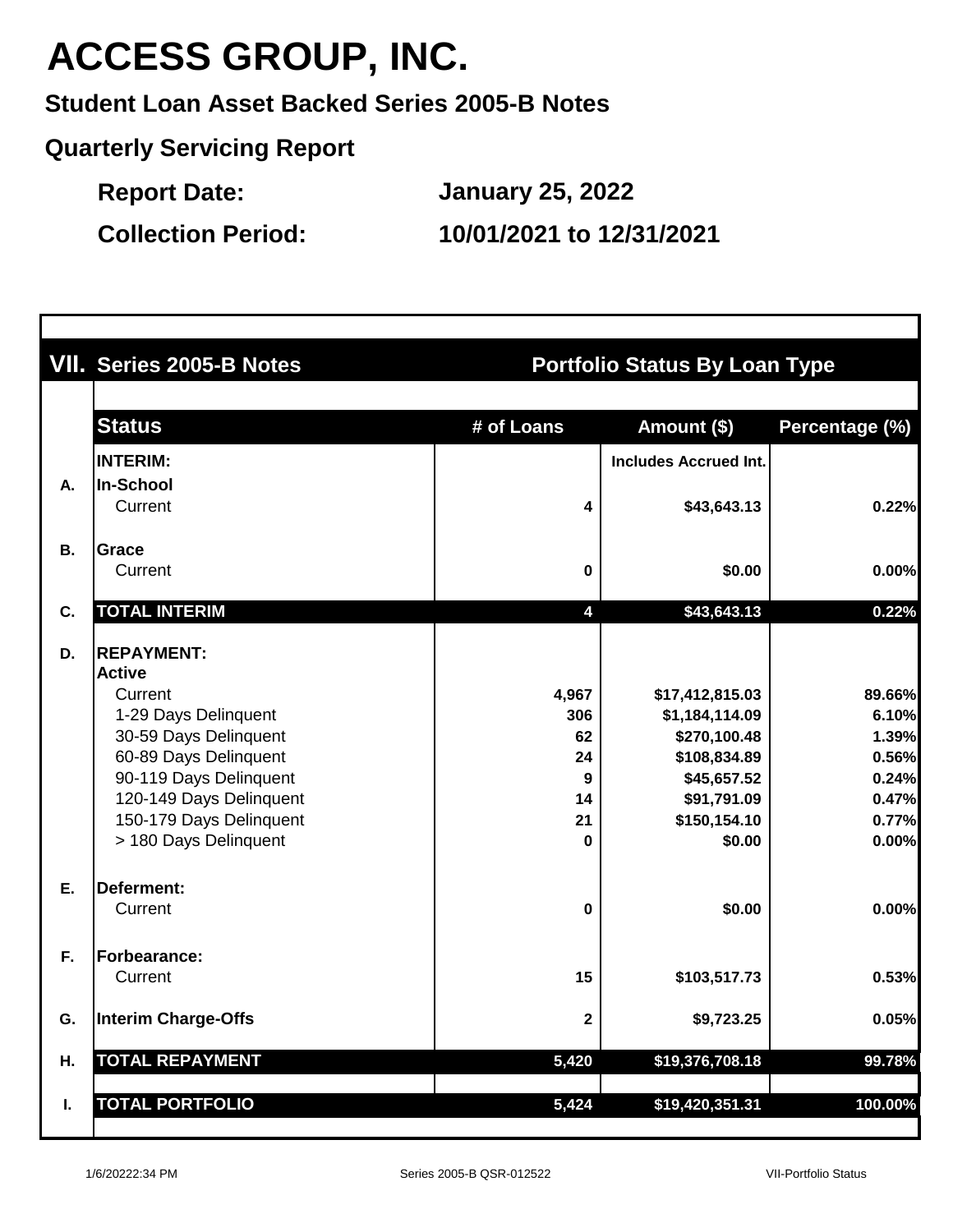### **Student Loan Asset Backed Series 2005-B Notes**

**Quarterly Servicing Report**

#### **Report Date: January 25, 2022**

### **Collection Period: 10/01/2021 to 12/31/2021**

| А. | 1 ABS Notes Outstanding                        | \$20,135,275 |
|----|------------------------------------------------|--------------|
| Β. | 1 Total Private Principal Outstanding Balance  | \$19,322,301 |
|    | 2 Total Fund Accounts Balance                  | \$3,362,238  |
|    | 3 Total Principal and Accrued Interest Balance | \$19,420,351 |
|    | 4 Number of Loans                              | 5,424        |
|    | 5 Number of Borrowers                          | 4,770        |
| C. | 1 Borrower Payments- Principal                 | \$1,852,642  |
|    | 2 Borrower Payments- Interest                  | \$172,831    |
| D. | 1 Necessary Funds Transfer to Meet Obligations | \$0          |
|    | 2 Administrative Allowance                     | \$51,398     |
|    | 3 Cash Release to Access Group Inc             | \$0          |
| Е. | 1 Weighted Average Coupon (WAC)                | 3.10%        |
|    | 2 Weighted Average Remaining Maturity (WARM)   | 59           |
| F. | 1 Senior Notes Outstanding                     | \$15,937,127 |
|    | 2 Subordinate Note Outstanding                 | \$4,198,148  |
|    | 3 Senior Principal Distribution Amount         | \$1,775,348  |
|    | 4 Subordinate Principal Distribution Amount    | \$467,661    |
|    | 5 Net Loan Rate                                | N/A          |
|    | 6 Senior Asset Percentage                      | 142.68%      |
|    | 7 Total Asset Percentage                       | 112.94%      |